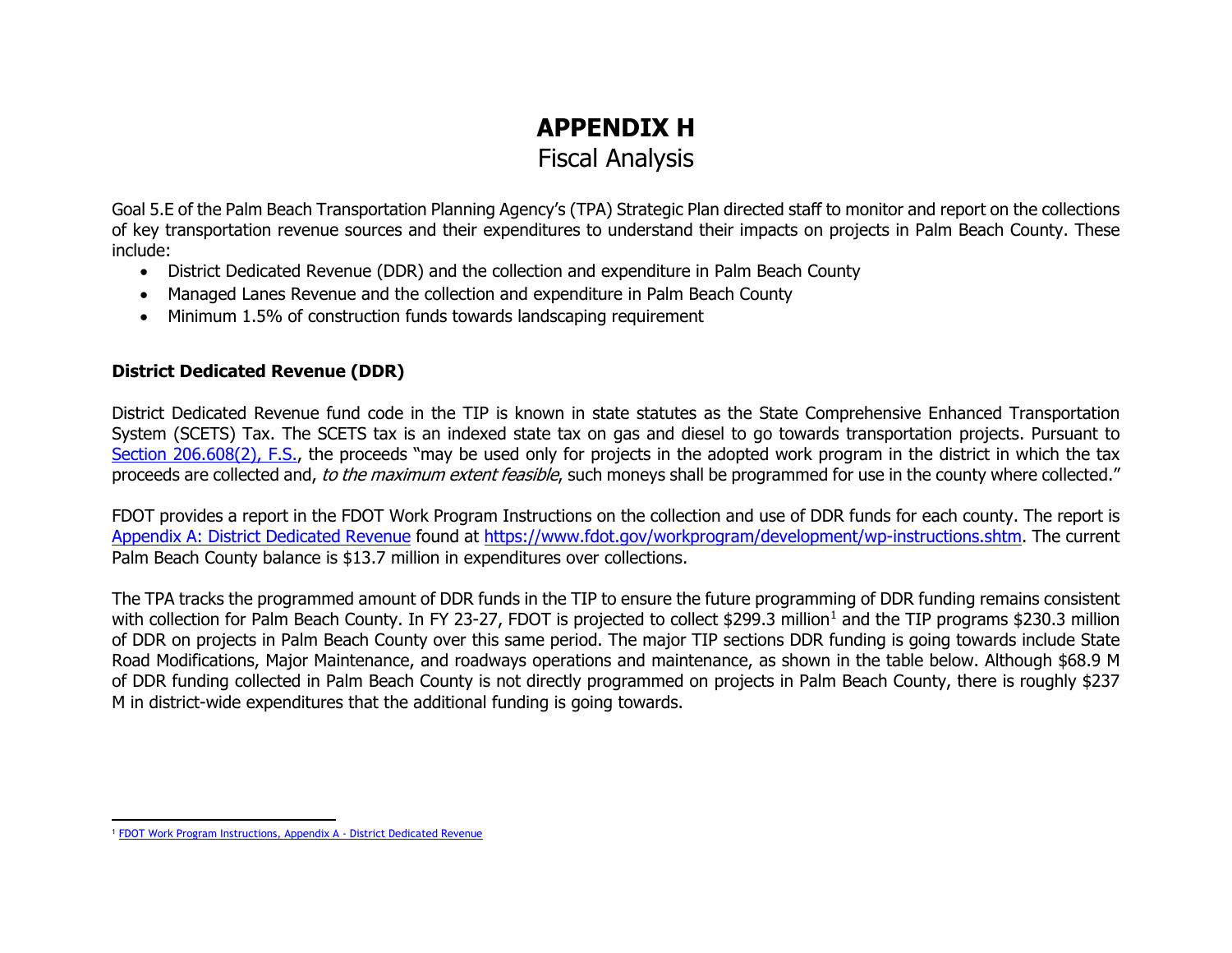|                                 | 2023       | 2024       | 2025       | 2026       | 2027       | <b>Total</b> |
|---------------------------------|------------|------------|------------|------------|------------|--------------|
| <b>Revenue</b>                  | 55,456,894 | 58,323,245 | 60,205,678 | 61,893,721 | 63,435,435 | 299,314,973  |
| <b>Expenditures</b>             | 56,016,500 | 49,907,255 | 57,074,681 | 39,562,396 | 27,809,225 | 230,370,057  |
| <b>State Road Modifications</b> | 3,667,372  | 11,756,879 | 20,426,998 | 6,619,325  | 20,053,873 | 62,524,447   |
| <b>SIS Capacity</b>             | 5,418,812  | 3,280,538  | 1,200      | 3,054,542  |            | 11,755,092   |
| Other FDOT & Local Projects     | 3,673,347  | 5,093,105  | 2,920,158  | 1,995,525  | 3,378,492  | 17,060,627   |
| Airports                        | 2,000,000  | 275,403    | 200,000    | 100,000    | 100,000    | 2,675,403    |
| Major Maintenance               | 31,218,917 | 24,262,660 | 23,473,606 | 15,044,154 |            | 93,999,337   |
| O&M-Roadways                    | 5,463,211  | 5,238,670  | 4,618,276  | 6,917,093  | 4,276,860  | 26,514,110   |
| O&M-Transit                     | 4,574,841  | -          | 5,434,443  | 5,831,757  |            | 15,841,041   |
| <b>Revenue minus</b>            |            |            |            |            |            |              |
| expenditures                    |            |            |            |            |            | \$68,944,916 |
| District-wide expenditures      |            |            |            |            |            |              |
| (not broken out by county)      | 57,004,826 | 54,731,462 | 51,640,238 | 39,444,618 | 34,575,797 | 237,396,941  |

District Dedicated Revenue & Expenditures within Palm Beach County

## **Managed Lane Revenues**

Managed lanes on the I-95 corridor in Southern Palm Beach County between the Broward County Line to Glades Rd are open and the portion between Glades Rd to Linton Blvd are anticipated to be open in summer 2023. The TPA will begin tracking collected revenues once open. The use of managed lane revenue is regulated by **Section 338.166, F.S.** After the discharge of any bond indebtedness related to the project, toll revenues are to be used as follows:

- Annual cost of operation, maintenance, and improvement of the express lanes,
- Construction, maintenance, or improvement of any road on the State Highway System within the county or counties in which the toll revenues were collected, or to support express bus service on the facility where the toll revenues were collected

For more information, see http://floridaexpresslanes.com/resources/

## **Landscaping**

Pursuant to Section 334.044(26), F.S., at least 1.5 percent of the amount contracted for construction projects shall be allocated by the department on a statewide basis for the purchase of plant materials. The 1.5% landscape allocation requirement is tracked at the district-wide level. Annual funding amounts may change as new projects are programed, roadway projects are delayed or advanced, and adjustments are made to balance the district-wide landscape allocation target of 1.5%.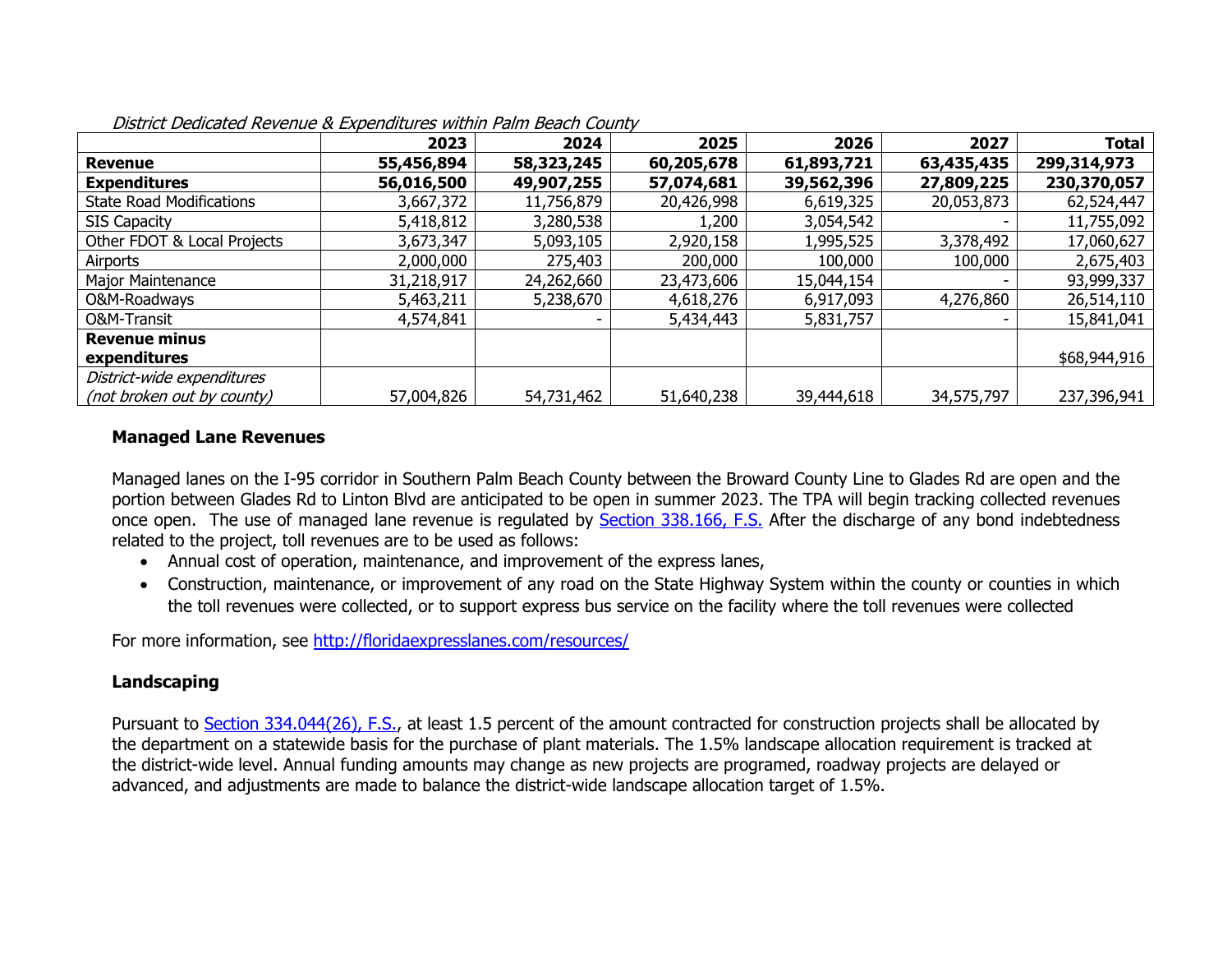The programing of landscape projects is determined by a number of factors including but not limited to:

- Aesthetic, economic and environmental value;
- The completion date of a roadway project where standalone landscape projects are to follow (scheduling constraints);
- Requests from local agencies and their commitment to future maintenance;
- Future maintenance constraints of the Department;
- Safety.

The summary table below provides the FDOT District 4 breakdown of landscaping costs as a percentage of total construction cost for the programmed TIP fiscal years 2023-2027.

Landscaping Costs and Total Construction Cost Programmed for District 4

| <b>District 4 Costs</b>           | 2023        | 2024        | 2025        | 2026        | 2027        |
|-----------------------------------|-------------|-------------|-------------|-------------|-------------|
|                                   |             |             |             |             |             |
| Landscaping Cost                  | 6,464,930   | 9,156,356   | 6,455,414   | 6,120,447   | 3,081,739   |
|                                   |             |             |             |             |             |
| <b>Total Construction Cost</b>    | 525,168,822 | 864,729,316 | 389,799,841 | 315,103,955 | 213,109,434 |
| % of Construction for Landscaping | 23%         | $1.06\%$    | .66%،       | 1.94%       | 1.45%       |

Additional information on landscaping can be found in the FDOT Work Program Instructions, Part III-Chapter 16: Landscape Installation.

The projects programmed in Palm Beach County are summarized in the table below.

| <b>Project</b><br><b>Number</b> | <b>Project Location</b>                                            | <b>Fiscal Year</b> | Landscaping<br>Cost |
|---------------------------------|--------------------------------------------------------------------|--------------------|---------------------|
|                                 |                                                                    |                    |                     |
| 4331093                         | SR-9/I-95 FROM BROWARD/PALM BEACH COUNTY LINE TO LINTON BLVD       | 2023               | \$2,754,777         |
| 4369631                         | SR-9/I-95 @ 6TH AVENUE SOUTH                                       | 2023               | \$12,632            |
|                                 |                                                                    |                    |                     |
| 4461021                         | SR-15 FROM N OF 1ST ST TO PALM BEACH/MARTIN COUNTY LINE            | 2023               | \$1,308             |
| 4400092                         | SR-A1A @ SLOANS CURVE                                              | 2024               | \$95,040            |
|                                 |                                                                    |                    |                     |
| 4415701                         | 36TH STREET FROM N AUSTRALIAN AVENUE TO NORTH FLAGLER DRIVE        | 2024               | \$105,600           |
|                                 |                                                                    |                    |                     |
| 4443441                         | SR-9/I-95 FROM SOUTH OF SPANISH RIVER BLVD TO NORTH OF YAMATO ROAD | 2024               | \$1,583,324         |